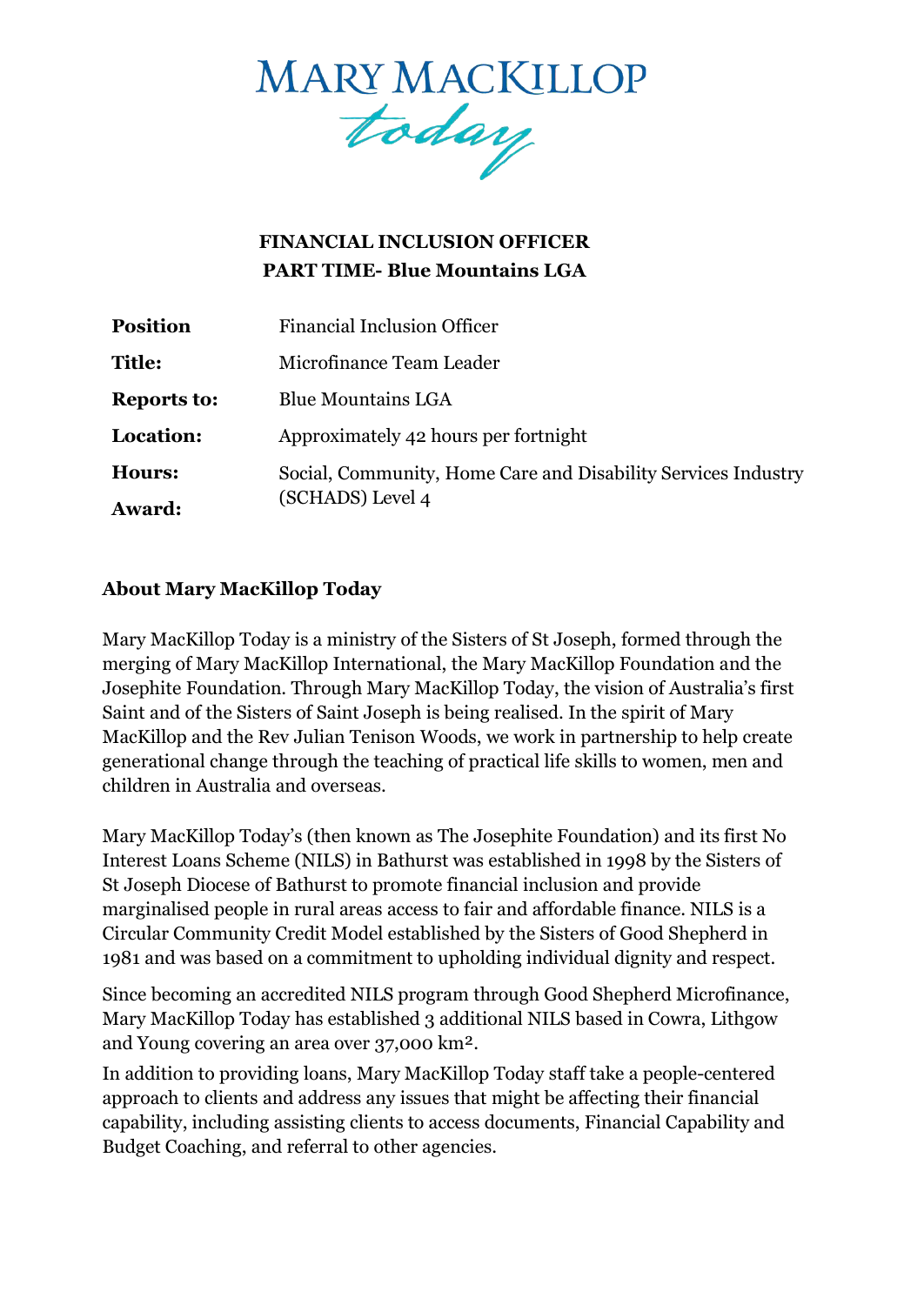## **About the role**

Mary MacKillop Today is currently recruiting for a Financial Inclusion Officer to be based in Blue Mountains LGA on a part-time basis. Financial Inclusion Officers are expected to be both advocates for people with low incomes and facilitators of the Good Shepherd NILS Program in their community.

The key tasks that will be performed by the Financial Inclusion Officer will include:

- Interviewing clients who apply for a NILS loans;
- Assisting applicants to complete loans application including preparing budgetsand collecting supporting documentation for submission to the Loans Admin Unit;
- Providing financial capability coaching, advocacy and support to clients;
- Referring clients to external agencies where necessary or managing arrears;
- Liaising with External Providers (e.g. Centrelink, Utility Companies etc).
- Promoting microfinance services to people on low incomes; referral agencies; community; industry; all levels of government; and philanthropic organisations.

## **Key areas of responsibility:**

#### *Agency ethos and values*

- Work within the ethos of Mary MacKillop Today thus supporting its strong commitment to social justice.
- Work within a community development framework.
- Respect people, their circumstances and decisions.

*Manage loans enquiries, applications and processes*

- Respond to and record initial enquiries
- Provide advice about loan options
- Conduct applicant interviews
- Provide applicants with referral, advocacy and support when required
- Develop a true and accurate budget with applicant
- Provide Financial Capability Coaching
- Discuss the impact and affordability of the loan
- Complete verification of information by checking supporting documentation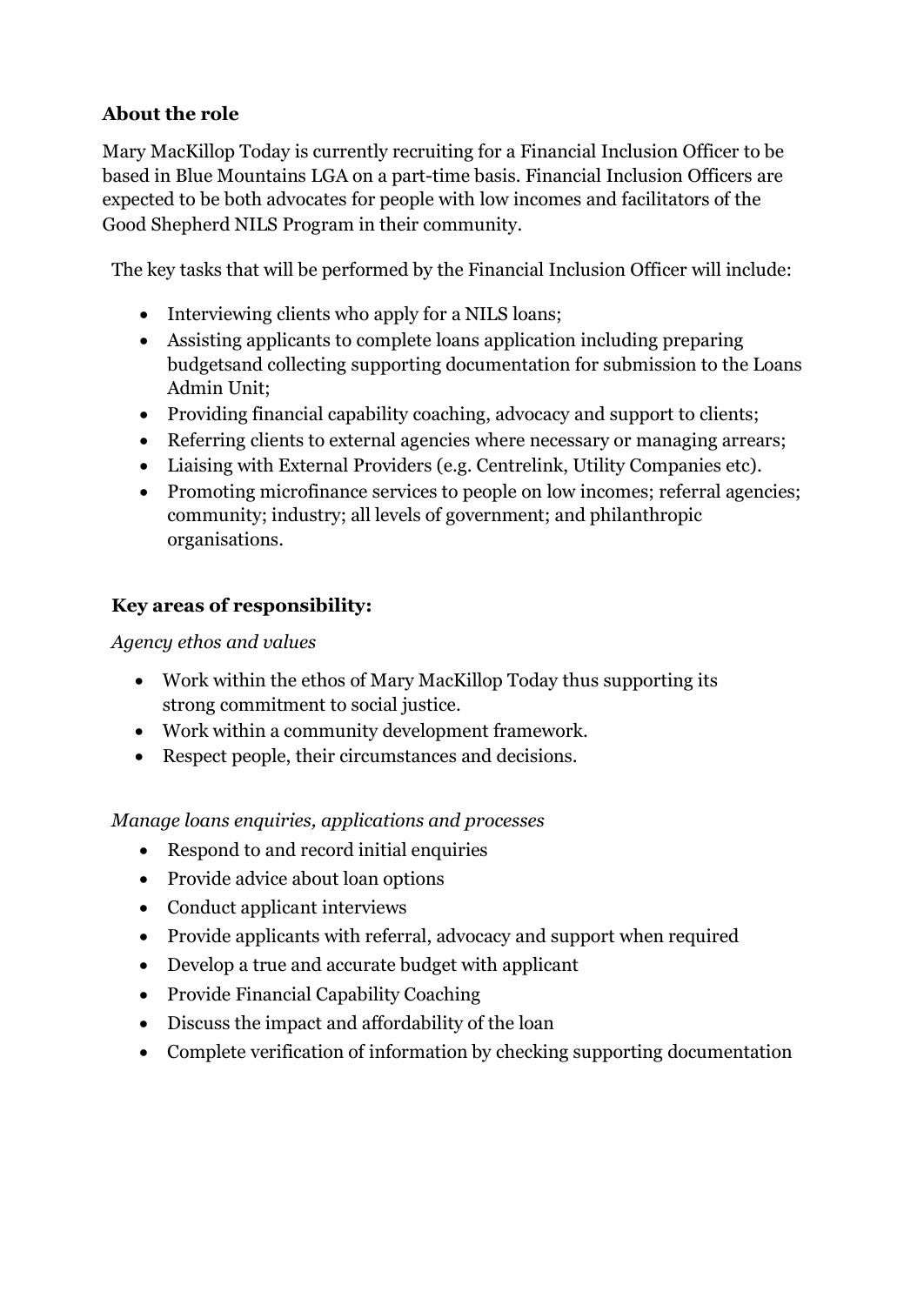- Contact retailers to confirm successful quotes and advise details
- Complete Conditional Loan Agreements and supporting documentation with the customer and explain their rights, obligations and details of how the loan will operate
- Create loan application and submit with all relevant documentation to the Loan Providers
- Follow up with clients on any arrears as advised by the Loan Provider

#### *Networking and Promotion*

- Develop comprehensive knowledge of relevant local agencies and support services
- Raise program awareness, build networks and relationships within the localcommunity (This can involve attending Interagency Meetings and visiting other sites)
- Represent programs externally as necessary

## *Reporting and Team work*

- Attend external meetings and training days as directed by the Team Leader
- Attend Mary MacKillop Today staff meetings in Bathurst
- Provide timely reports as required by all internal and external stake holders
- Provide any additional reports as required by Mary MacKillop Today

#### *Compliance*

- Compliance with and observance of all current Mary MacKillop Today Policies, Procedures and Practices, including our Safeguarding Policy.
- Compliance with and observance of all current Good Shepherd NILS policies and procedures

# **Selection Criteria**

- Ability to work within and contribute to the Mission and Values of MaryMacKillop Today
- Relevant qualifications and/ or experience in microfinance, finance sectoror community development
- Demonstrated knowledge & understanding of the needs of people on a low income
- Demonstrated knowledge of community's needs
- Excellent interpersonal & communication skills including interviewing, facilitation, advocacy & negotiation skills.